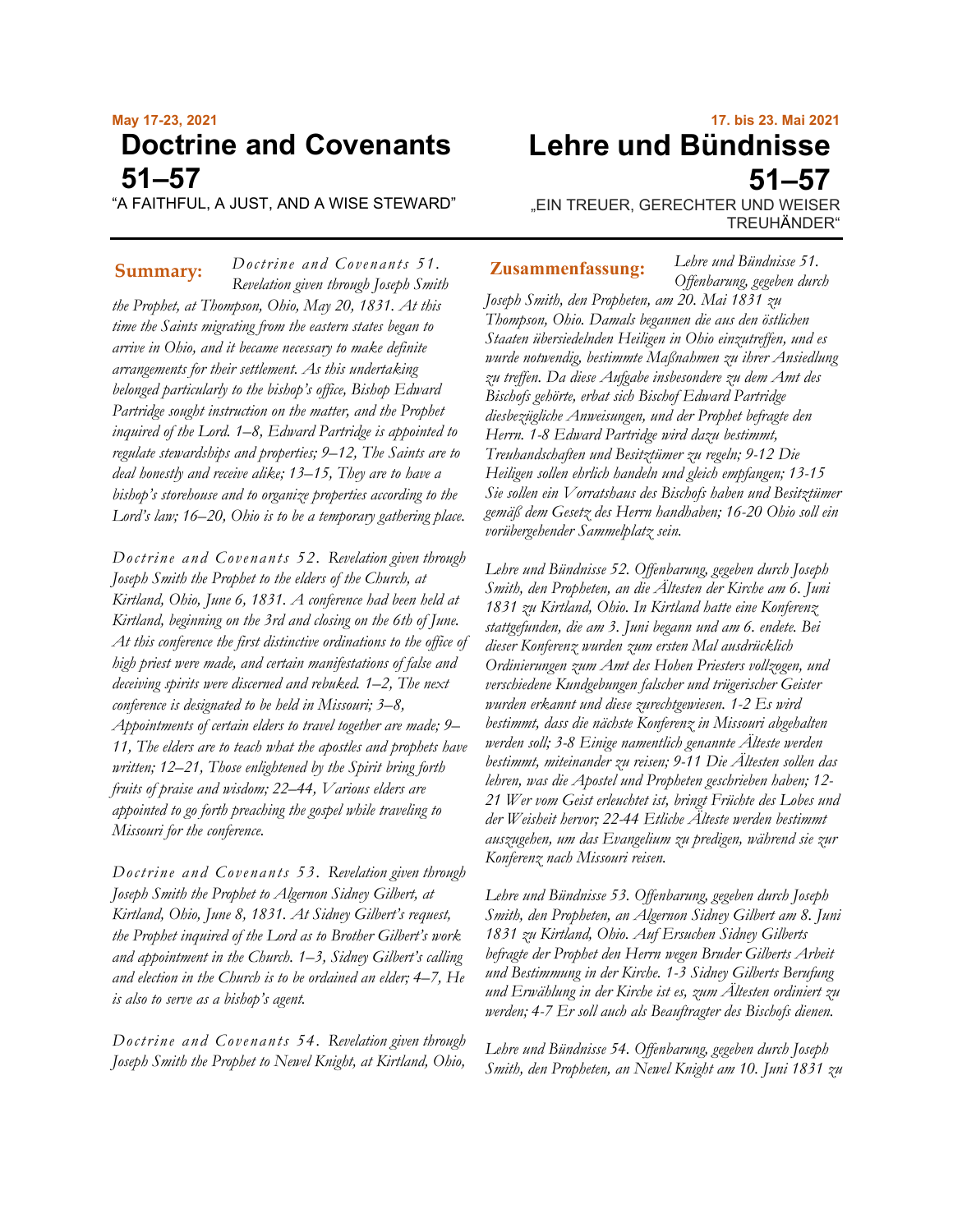*June 10, 1831. Members of the Church living in Thompson, Ohio, were divided on questions having to do with the consecration of properties. Selfishness and greed were manifest. Following his mission to the Shakers (see the heading to section 49), Leman Copley had broken his covenant to consecrate his large farm as a place of inheritance for the Saints arriving from Colesville, New York. As a consequence, Newel Knight (leader of the members living in Thompson) and other elders had come to the Prophet asking how to proceed. The Prophet inquired of the Lord and received this revelation, which commands the members in Thompson to leave Leman Copley's farm and journey to Missouri. 1–6, The Saints must keep the gospel covenant to gain mercy; 7–10, They must be patient in tribulation.*

*Doctrine and Covenants 55. Revelation given through Joseph Smith the Prophet to William W. Phelps, at Kirtland, Ohio, June 14, 1831. William W. Phelps, a printer, and his family had just arrived at Kirtland, and the Prophet sought the Lord for information concerning him. 1–3, William W. Phelps is called and chosen to be baptized, to be ordained an elder, and to preach the gospel; 4, He is also to write books for children in Church schools; 5–6, He is to travel to Missouri, which will be the area of his labors.*

*Doctrine and Cove nants 56. Revelation given through Joseph Smith the Prophet, at Kirtland, Ohio, June 15, 1831. This revelation chastises Ezra Thayre for not obeying a former revelation (the "commandment" referred to in verse 8), which Joseph Smith had received for him, instructing Thayre concerning his duties on Frederick G. Williams' farm, where he lived. The following revelation also revokes Thayre's call to travel to Missouri with Thomas B. Marsh (see section 52:22). 1–2, The Saints must take up their cross and follow the Lord to gain salvation; 3–13, The Lord commands and revokes, and the disobedient are cast off; 14–17, Wo unto the rich who will not help the poor, and wo unto the poor whose hearts are not broken; 18–20, Blessed are the poor who are pure in heart, for they will inherit the earth.*

*Doctrine and Covenants 57. Revelation given through Joseph Smith the Prophet, in Zion, Jackson County, Missouri, July 20, 1831. In compliance with the Lord's command to travel to Missouri, where He would reveal "the land of your inheritance" (section 52), the elders had journeyed from Ohio to Missouri's western border. Joseph Smith contemplated the* 

*Kirtland, Ohio. Mitglieder der Kirche, die in Thompson, Ohio, wohnten, waren über Fragen, die mit der Weihung von Besitztümern zu tun hatten, uneins. Selbstsucht und Neid machten sich bemerkbar. Nach seiner Mission bei den Shakern (siehe die Überschrift zu Abschnitt 49) hatte Leman Copley seinen Bund gebrochen, seine große Farm als einen Ort des Erbteils für die Heiligen zu weihen, die aus Colesville, New York, ankamen. Infolgedessen waren Newel Knight (er führte die Mitglieder, die in Thompson wohnten) und andere Älteste zum Propheten gekommen und hatten gefragt, wie sie vorgehen sollten. Der Prophet befragte den Herrn und empfing diese Offenbarung, in der den Mitgliedern in Thompson geboten wird, Leman Copleys Farm zu verlassen und nach Missouri zu reisen. 1-6 Die Heiligen müssen den Evangeliumsbund halten, um Barmherzigkeit zu erlangen; 7-10 Sie müssen in Drangsal geduldig sein*

*Lehre und Bündnisse 55. Offenbarung, gegeben durch Joseph Smith, den Propheten, an William W. Phelps am 14. Juni 1831 zu Kirtland, Ohio. William W. Phelps, ein Drucker, war mit seiner Familie eben in Kirtland angekommen, und der Prophet ersuchte den Herrn um Auskunft über ihn. 1-3 William W. Phelps ist berufen und erwählt, getauft zu werden, zu einem Ältesten ordiniert zu werden und das Evangelium zu predigen; 4 Er soll auch Bücher für Kinder in den Schulen der Kirche schreiben; 5-6 Er soll nach Missouri reisen, wo sein Arbeitsgebiet sein wird.*

*Lehre und Bündnisse 56. Offenbarung, gegeben durch Joseph Smith, den Propheten, am 15. Juni 1831 zu Kirtland, Ohio. In dieser Offenbarung wird Ezra Thayre gezüchtigt, weil er eine frühere Offenbarung, die Joseph Smith für ihn empfangen hatte (dem "Gebot", auf das in Vers 8 verwiesen wird), nicht beachtet hatte. Darin war Thayre über seine Pflichten auf der Farm von Frederick G. Williams, wo er wohnte, unterrichtet worden. Mit der folgenden Offenbarung wird auch die Aufforderung an Thayre widerrufen, mit Thomas B. Marsh nach Missouri zu reisen (siehe Abschnitt 52:22). 1-2 Um Errettung zu erlangen, müssen die Heiligen ihr Kreuz auf sich nehmen und dem Herrn folgen; 3-13 Der Herr gebietet und widerruft, und die Ungehorsamen werden verstoßen; 4-17 Weh den Reichen, die den Armen nicht helfen wollen, und weh den Armen, deren Herz nicht reuig ist; 18-20 Gesegnet sind die Armen, die im Herzen rein sind, denn sie werden die Erde ererben.*

*Lehre und Bündnisse 57. Offenbarung, gegeben durch Joseph Smith, den Propheten, am 20. Juli 1831 zu Zion, Kreis Jackson, Missouri. Dem Gebot des Herrn folgend, nach Missouri zu reisen, wo er "das Land eures Erbteils"*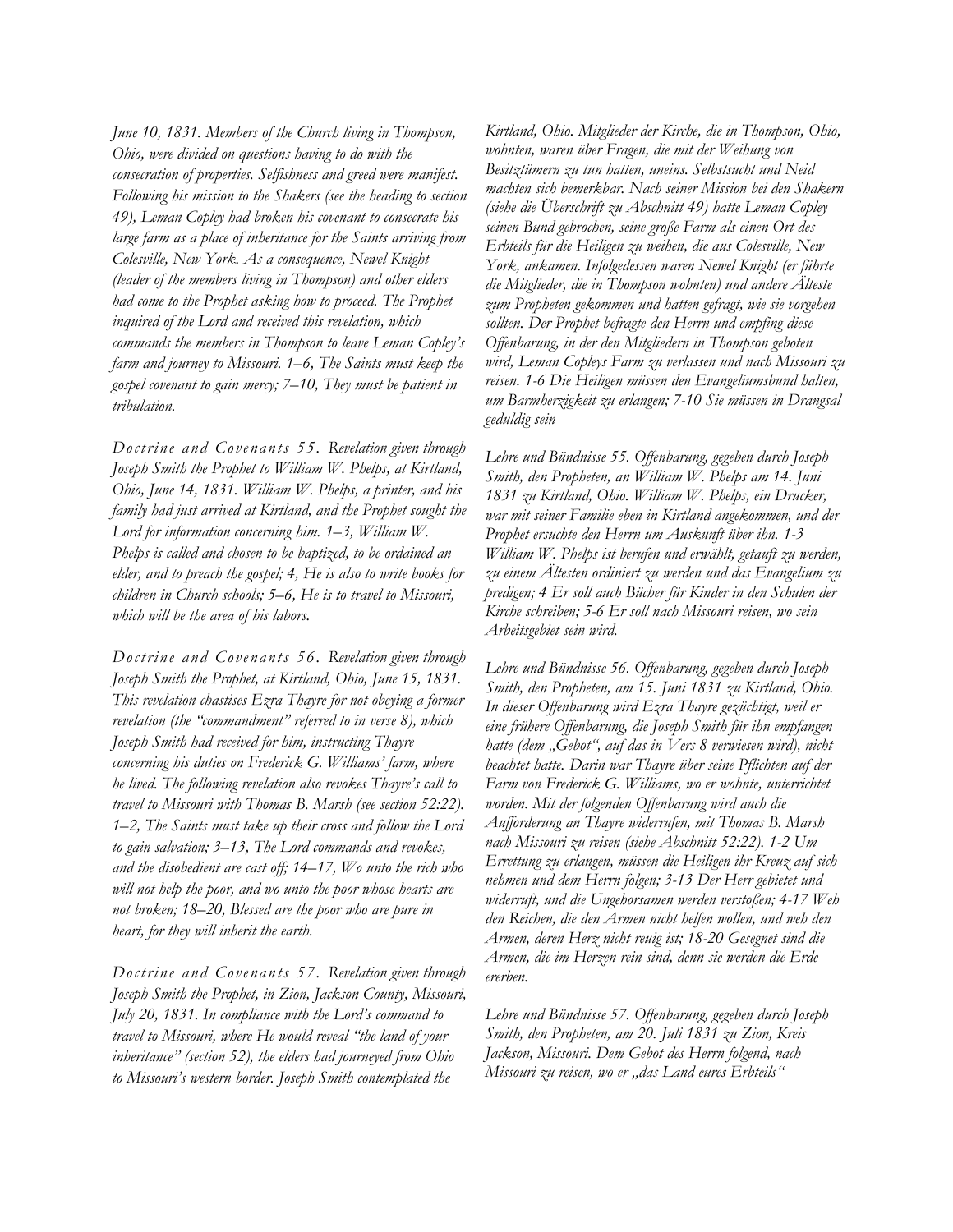*state of the Lamanites and wondered: "When will the wilderness blossom as the rose? When will Zion be built up in her glory, and where will Thy temple stand, unto which all nations shall come in the last days?" Subsequently he received this revelation. 1–3, Independence, Missouri, is the place for the City of Zion and the temple; 4 7, The Saints are to purchase lands and receive inheritances in that area; 8–16, Sidney Gilbert is to establish a store, William W. Phelps is to be a printer, and Oliver Cowdery is to edit material for publication.*

# **Supplemental Supplemental Jewish and Jewish and Holy Land Holy Land Insights Insights**

## **How do I view the "lifestyle" reflected in the Law of the Lord?** There is a significant difference between the

"United Order" and the "Law of Consecration." The United Order is more like the modern version of the Jewish *kibbutz*. Modern Jewish communities reflect some similar cooperative efforts as was done anciently. One such community structure is called the *kibbutz*. "Zionism in its modern sense began in 1897, when Theodor Herzl founded the World Zionist Organization. Herzl's objective was to 'secure for the Jewish people a publicly recognized, legally secured home in Palestine.' His ambitious efforts captured the imagination of his fellow Jews and soon the initial settlers were joined by new groups of Zionists as the Second *Aliyah* (immigration) (1904) and continuous waves of immigrants after that made their way to Israel. These groups established agricultural settlements all over the country, revived the Hebrew language, and created their own Watchman Society to guard their members from Arab attack. In 1909, on land purchased by the Jewish National Fund, the first *kibbutz*, Deganyah, was established. By 1914, the *yishuv,* as the Jewish community was called, numbered some 85,000. "*Kibbutzim* with similar ways of thinking often group together in federations, which save

*(Abschnitt 52) kundtun würde, waren die Ältesten von Ohio an die Westgrenze von Missouri gereist. Angesichts des Zustands der Lamaniten fragte sich Joseph Smith: "Wann wird die Wildnis blühen wie die Rose? Wann wird Zion in seiner Herrlichkeit erbaut werden, und wo soll dein Tempel stehen, zu dem alle Nationen in den letzten Tagen kommen werden?" Daraufhin empfing er diese Offenbarung. 1-3 Independence, Missouri, ist der Ort für die Stadt Zion und den Tempel; 4-7 Die Heiligen sollen in jenem Gebiet Land kaufen und Erbteile empfangen; 8-16 Sidney Gilbert soll einen Laden einrichten, William W. Phelps soll Drucker sein, und Oliver Cowdery soll Unterlagen zur Veröffentlichung durchsehen.*

# **Ergänzende Jüdische und Heilige Land Einsichte**

**Wie Wie sehe ich den "Lebensstil", der sich im Gesetz des Herrn widerspiegelt?** Es gibt einen signifikanten

Unterschied zwischen der "Vereinigten Ordnung" und dem "Gesetz der Weihe". Die Vereinigte Ordnung ähnelt eher der modernen Version des jüdischen *Kibbuz*. Moderne jüdische Gemeinden spiegeln einige ähnliche Kooperationsbemühungen wider wie in der Antike. Eine solche Gemeinschaftsstruktur heißt Kibbuz. "Der Zionismus im modernen Sinne begann 1897, als Theodor Herzl die Welt Zionist Organization gründete. Herzls Ziel war es, "dem jüdischen Volk ein öffentlich anerkanntes, rechtlich gesichertes Zuhause in Palästina zu sichern." "Seine ehrgeizigen Bemühungen erregten die Vorstellungskraft seiner Mitjuden und bald schlossen sich neue Siedlergruppen als Zweite *Aliyah* (Einwanderung) den ersten Siedlern an (1904) und ununterbrochene Einwanderungswellen machten sich danach auf den Weg nach Israel. Diese Gruppen errichteten landesweit landwirtschaftliche Siedlungen, belebten die hebräische Sprache und gründeten eine eigene Wächtergesellschaft , um ihre Mitglieder vor arabischen Angriffen zu schützen. 1909 wurde auf dem vom Jewish National Fund erworbenen Land der erste Kibbuz Deganyah gegründet. Bis 1914 zählte die *Yishuv*, wie die jüdische Gemeinde genannt wurde, rund 85.000. "*Kibbuzim* mit ähnlichen Denkweisen schließen sich oft zu Verbänden zusammen, die ihren Mitgliedsdörfern Geld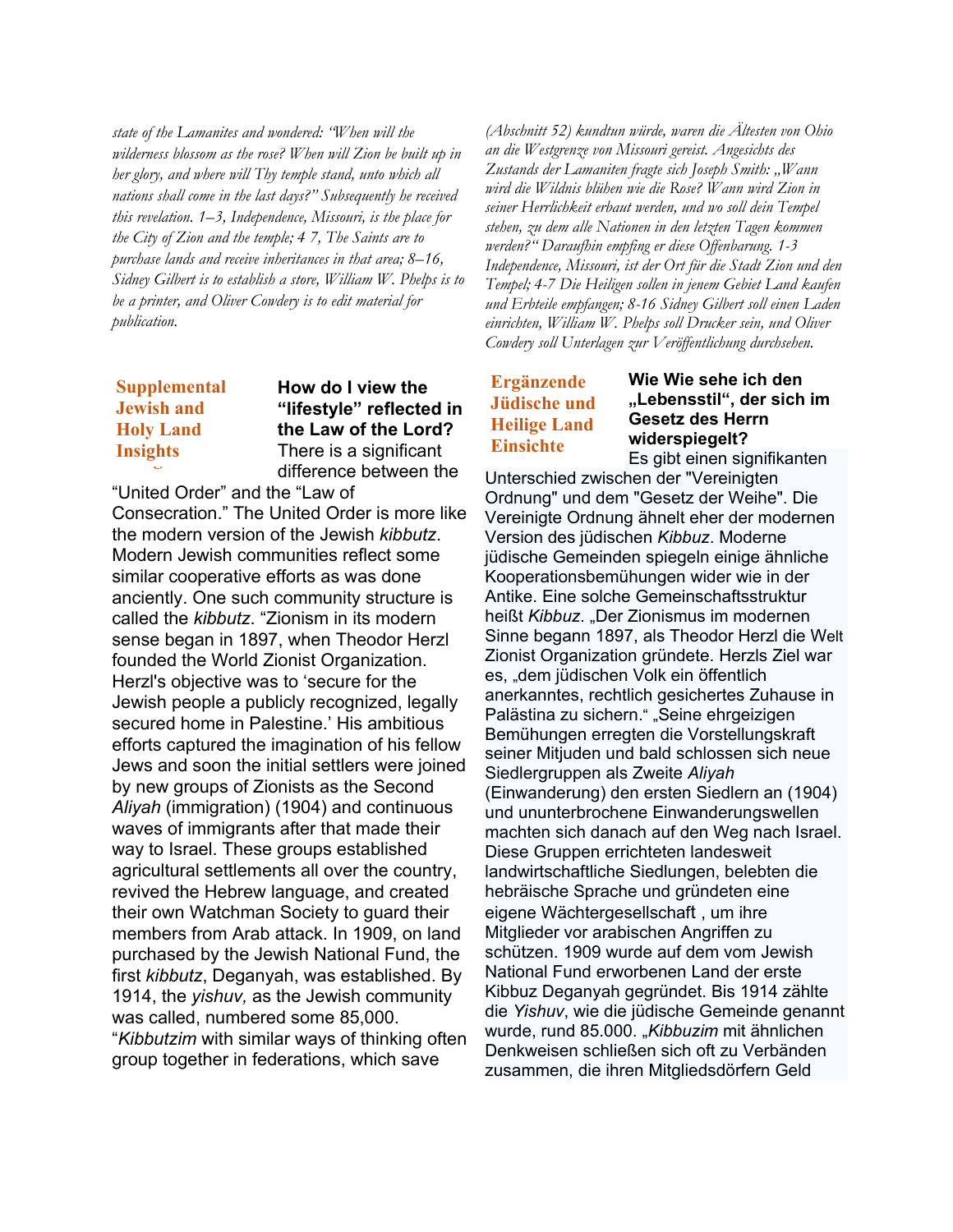their member-villages money by purchasing for them all in bulk, and arranging from one central office to sell all their crops. In addition, many kibbutzim cooperate with other kibbutzim in the same region, whether they share the same ideas or not, and together they are able to build central silos and arrange heavy transport. Likewise, the kibbutz associations have their own adult education courses, choirs, amateur orchestras, art collections, bulletins, publishing houses, and even their own teachers' training college. Thousands of members of certain older kibbutzim, after completing their three-year army service, volunteer a year's labor–unpaid, of course– in newer *kibbutzim*, in order to help them stand on their own feet." **(Encyclopedia Judaica Jr.)**

#### **How can I see the echoes of God's true leadership of the restoration?**

Just prior to Jesus' time, a legislated, cooperative community arose that used similar governance. The Essenes wrote about their disciplines. The best preserved of these Qumran scrolls is called *The Manual of Discipline*, a sort of doctrines and covenants of these religious people. It describes their organization that included a teacher of righteousness and two assistants. There was also a council of twelve overseers. Their priestly system included two castes: One of a higher authority that connected with an order of the *Melech Zedek* (righteous king), and another of lesser authority that connected with the Levitical, or order of *Aaron*. They were bound by a strict order of unity. An Essene's membership in a kibbutz-like united order came into effect only after a two-year trial period. The Essenes kept copies of the scriptures, interpretations of the scriptures, and their own scrolls of doctrines and covenants. In the Old Testament we read how the Children of Israel were led by twelve

sparen, indem sie für sie alle in großen Mengen einkaufen und von einer zentralen Stelle aus den Verkauf aller ihrer Ernten arrangieren. Darüber hinaus kooperieren viele *Kibbuzim* mit anderen *Kibbuzim* in derselben Region, unabhängig davon, ob sie dieselben Ideen teilen oder nicht, und gemeinsam können sie zentrale Silos bauen und schwere Transporte arrangieren. Ebenso haben die Kibbuzverbände eigene Kurse zur Erwachsenenbildung, Chöre, Amateurorchester, Kunstsammlungen, Bulletins, Verlage und sogar eine eigene Lehrerausbildungsstätte. Tausende Mitglieder bestimmter älterer Kibbuzim leisten nach Abschluss ihres dreijährigen Militärdienstes freiwillig ein Jahr Arbeit - natürlich unbezahlt in neueren *Kibbuzim*, um ihnen zu helfen, auf eigenen Beinen zu stehen." **(Enzyklopädie Judaica Jr.)**

# **Wie kann ich das Echo von Gottes wahrer Führung bei der Wiederherstellung sehen?**

Kurz vor Jesu Zeit entstand eine gesetzgebende, kooperative Gemeinschaft, die eine ähnliche Regierungsführung anwendete. Die Essener schrieben über ihre Disziplinen. Die am besten erhaltene dieser Qumran-Schriftrollen heißt Das Handbuch der Disziplin, eine Art Lehre und Bündnisse dieser religiösen Menschen. Es beschreibt ihre Organisation, zu der ein Lehrer der Gerechtigkeit und zwei Assistenten gehörten. Es gab auch einen Rat von zwölf Aufsehern. Ihr Priestersystem umfasste zwei Kasten: eine höhere Autorität, die mit einem Orden des *Melech Zedek* (rechtschaffenen Königs) verbunden war, und eine andere geringere Autorität, die sich mit dem Levitischen oder Orden Aarons verband. Sie waren an eine strenge Einheitsordnung gebunden. Die Mitgliedschaft eines Esseners in einer kibbuzartigen Einheitsordnung trat erst nach einer zweijährigen Probezeit in Kraft. Die Essener hielten Kopien der Schriften, Interpretationen der Schriften und ihre eigenen Schriftrollen mit Lehren und Bündnissen. Im Alten Testament lesen wir, wie die Kinder Israel von zwölf Ältesten und einem weiteren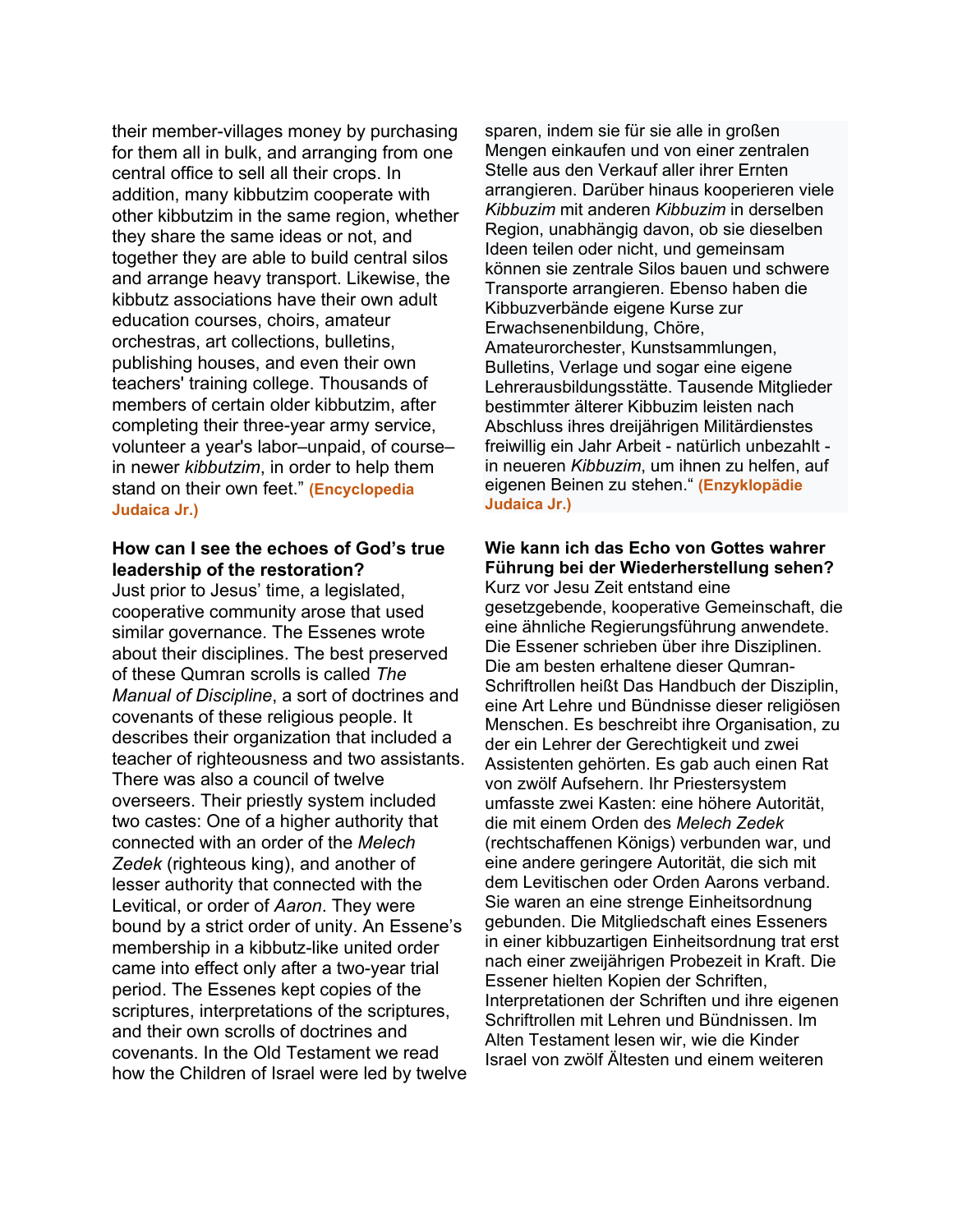elders, and another council of seventy elders. ""And he said unto Moses, Come up unto the LORD, thou, and Aaron, Nadab, and Abihu, and seventy of the elders of Israel . . ." **(Exodus24:1)**

#### **Do I discuss or argue?**

"Within Judaism the polemics, or scholarly arguments, have been almost as bitter. From the *Talmudic* period when the Sadducees and Samaritans were in dispute with traditional Judaism, disputes have been frequent. Purely *halakhic* and rabbinic disputes were usually dealt within questionand-answer and other literary forms. However, battles over *Kabbalah*, ordination of rabbis and Maimonides' *Guide of the Perplexed* were more substantial." **(Encyclopedia Judaica Jr.)** Another noteworthy disputation came from the "Satmar Rabbi." He argued that the *Aliyah* to the Land of Israel was an evil trick and thus against God's will. He felt that the establishment of Israel as a modern nation was wrong." "Satmar [is the] name of a small, contemporary Hasidic sect,

distinguished by its fanatical opposition to Zionism and the State of Israel. It takes its name from the hometown of its leader, Joel Teitelbaum of Satmar (1888–1979), and most of its adherents reside in the Williamsburg section of Brooklyn, New York." "Teitelbaum was an exceedingly sharp polemicist who combined extreme fanaticism with a forceful personality . . . he regarded the Holocaust of European Jews as a direct punishment for secular Zionism .

. . Teitelbaum opposed the use of Hebrew as a spoken language, since he believed that it secularized and profaned the holy tongue. He forbade the Hasidim living in his community to cooperate with State institutions and he ordered those living in Israel not to take the oath of loyalty to the

Rat von siebzig Ältesten geführt wurden. "Zu Mose sprach er: Steig zum Herrn hinauf zusammen mit Aaron, Nadab, Abihu und mit siebzig von den Ältesten Israels; werft euch in einiger Entfernung nieder! . . ." **(2.Mose 24:1)**

### **Diskutiere ich oder streite ich?**

lnnerhalb des Judentums waren die Polemiken oder wissenschaftlichen Argumente fast genauso bitter. Seit der *talmudischen* Zeit, als die Sadduzäer und Samariter im Streit mit dem traditionellen Judentum standen, gab es häufig Streitigkeiten. Rein *halachische* und rabbinische Streitigkeiten wurden normalerweise in Frage-und-Antwort - und anderen literarischen Formen behandelt. Die Kämpfe um die *Kabbala* (judische jüristische Sammlung), die Ordination von Rabbinern und Maimonides "Führer der Verwirrten" waren jedoch umfangreicher." **(Enzyklopädie Judaica Jr.)** Eine weitere bemerkenswerte Disputation kam vom "Satmar Rabbi". Er argumentierte, dass die *Aliyah* in das Land Israel ein böser Trick sei und somit gegen Gottes Willen. Er fand, dass die Etablierung Israels als moderne Nation falsch war." "Satmar ist der Name einer kleinen, zeitgenössischen chassidischen Sekte, die sich durch ihre fanatische Opposition gegen den Zionismus und den Staat Israel auszeichnet. Es hat seinen Namen von der Heimatstadt seines Führers Joel Teitelbaum von Satmar (1888–1979), und die meisten seiner Anhänger wohnen in der Williamsburg-Sektion von Brooklyn, New York." "Teitelbaum war ein überaus scharfer Polemiker, der extremen Fanatismus mit einer kraftvollen Persönlichkeit verband . . . Er betrachtete den Holocaust der europäischen Juden als direkte Strafe für den säkularen Zionismus . . . Teitelbaum lehnte den Gebrauch des Hebräischen als gesprochene Sprache ab, da er glaubte, dass es die heilige Sprache säkularisierte und entweihte. Er verbot den in seiner Gemeinde lebenden Chassidim, mit staatlichen Institutionen zusammenzuarbeiten, und befahl den in Israel lebenden Personen, den Treueid gegenüber dem Staat nicht abzulegen, nicht an Wahlen teilzunehmen und seine Gerichte oder sein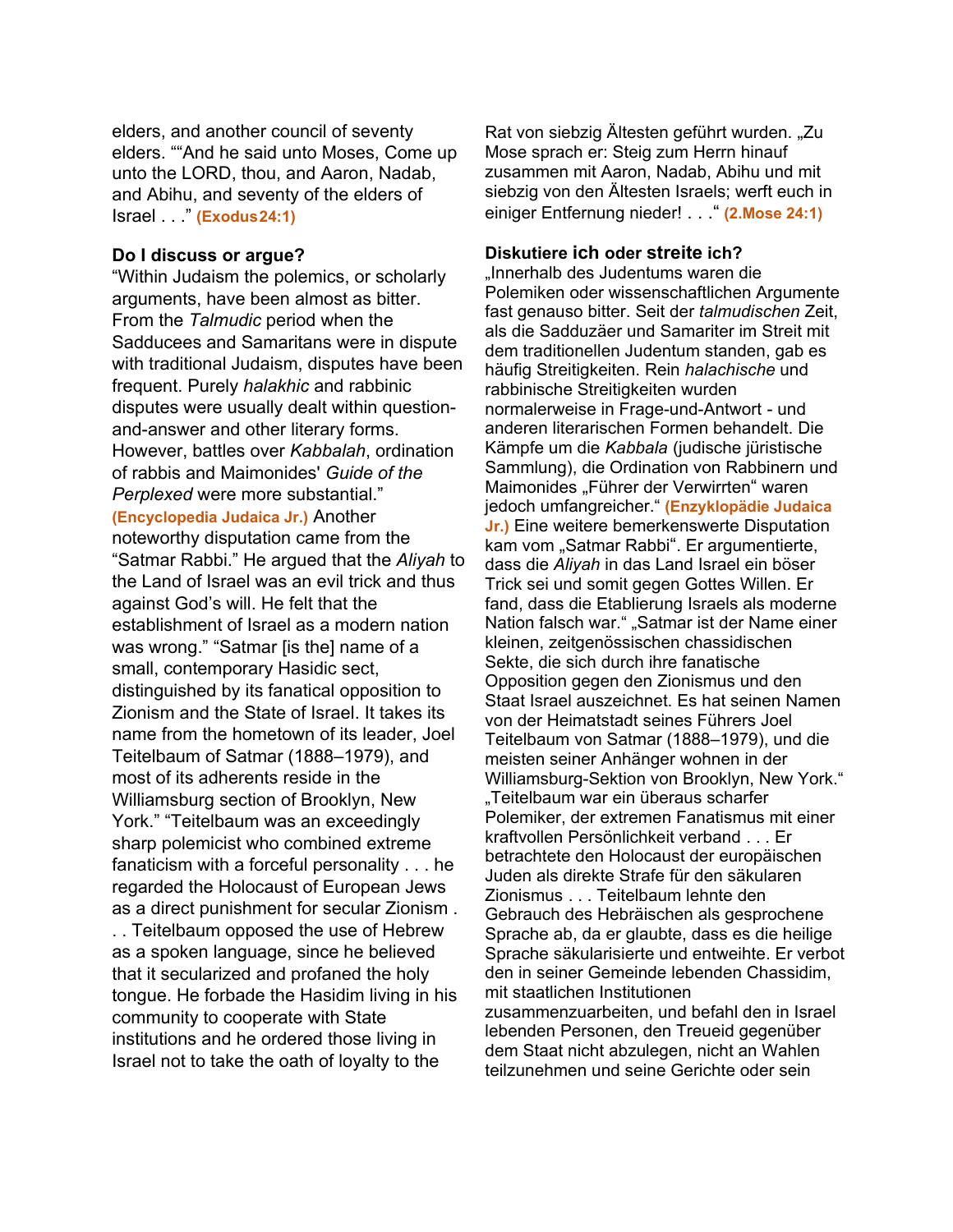State, not to take part in elections, and not to make use of its law courts or legal system." **(Encyclopedia Judaica Jr.)** These kinds of disputations have also drawn Jews away from dialogues with believers in Jesus, the Messiah. Disputations require some learning of the other's point of view. Jews know very little about Jesus' restoration of the original order that Father in Heaven gave Adam and his children. However, in the last days, more and more Jews are becoming aware that religious order was restored from time to time throughout history and that there may need for a final restoration that has to happen in these "latter-days." These restorations consistently review the "beginning to the end," the plan of salvation, the true original order of God.

## **When did children books begin to be part of Jewish life?**

Passover week is likely the best family Jewish holiday. There is a manual or booklet called the "*Haggadah*," its content is usually followed every year. There are *Haggadah* booklets that have artistic creations to capture and anchor a child's memory. The purpose is to bring Jewish children back to a recollection of the greatest deliverance in their history. As a believing Jew, I see a great amount of symbolism in the redemption story. The account of baby Moses being saved during an extermination order by the Pharaoh parallels the account of the baby Jesus being saved during an extermination order by King Herod as his family fled to Egypt. Moses becomes a "type" of the deliverer. He was raised to deliver Israel from bondage. Jesus of Nazareth raised all people from the bondage of physical and spiritual death. He is the real deliverer. Most Jewish children books came to be in the mid twentieth-century. Jewish publisher's say, "It's important that children

Rechtssystem nicht zu nutzen." **(Enzyklopädie Judaica Jr.)** Diese Art von Disputationen hat auch Juden von den Dialogen mit Gläubigen an Jesus, den Messias, abgehalten. Disputationen erfordern ein gewisses Wissen über den Standpunkt des anderen. Juden wissen sehr wenig über die Wiederherstellung der ursprünglichen Ordnung durch Jesus, die der Vater im Himmel Adam und seinen Kindern gegeben hat. In den letzten Tagen wurde jedoch immer mehr Juden bewusst, dass die religiöse Ordnung von Zeit zu Zeit im Laufe der Geschichte wiederhergestellt wurde und dass möglicherweise eine endgültige Wiederherstellung erforderlich ist, die in diesen "letzten Tagen" stattfinden muss. Diese Restaurationen überprüfen konsequent den "Anfang bis zum Ende", den Erlösungsplan, die wahre ursprüngliche Ordnung Gottes.

#### **Wann wurden Kinderbücher Teil des jüdischen Lebens?**

Die Passahwoche ist wahrscheinlich der beste jüdische Familienfeiertag. Es gibt ein Handbuch oder eine Broschüre mit dem Namen "*Haggada*." Der Inhalt wird normalerweise jedes Jahr befolgt. Es gibt *Haggada*-Broschüren mit künstlerischen Kreationen, um das Gedächtnis eines Kindes einzufangen und zu verankern. Ziel ist es, jüdische Kinder zu einer Erinnerung an die größte Befreiung in ihrer Geschichte zurückzubringen. Als gläubiger Jude sehe ich in der Erlösungsgeschichte viel Symbolik. Der Bericht über die Rettung des Moseskindes während eines Vernichtungsbefehls durch den Pharao entspricht dem Bericht über die Rettung des Jesuskindes während eines Vernichtungsbefehls durch König Herodes, als seine Familie nach Ägypten floh. Moses wird ein "Typ" des Befreiers. Er wurde erzogen, um Israel aus der Knechtschaft zu befreien. Jesus von Nazareth hat alle Menschen aus der Knechtschaft des physischen und geistigen Todes auferweckt. Er ist der wahre Befreier. Die meisten jüdischen Kinderbücher entstanden Mitte des 20.Jahrhunderts. Jüdische Verlage sagen: "Es ist wichtig, dass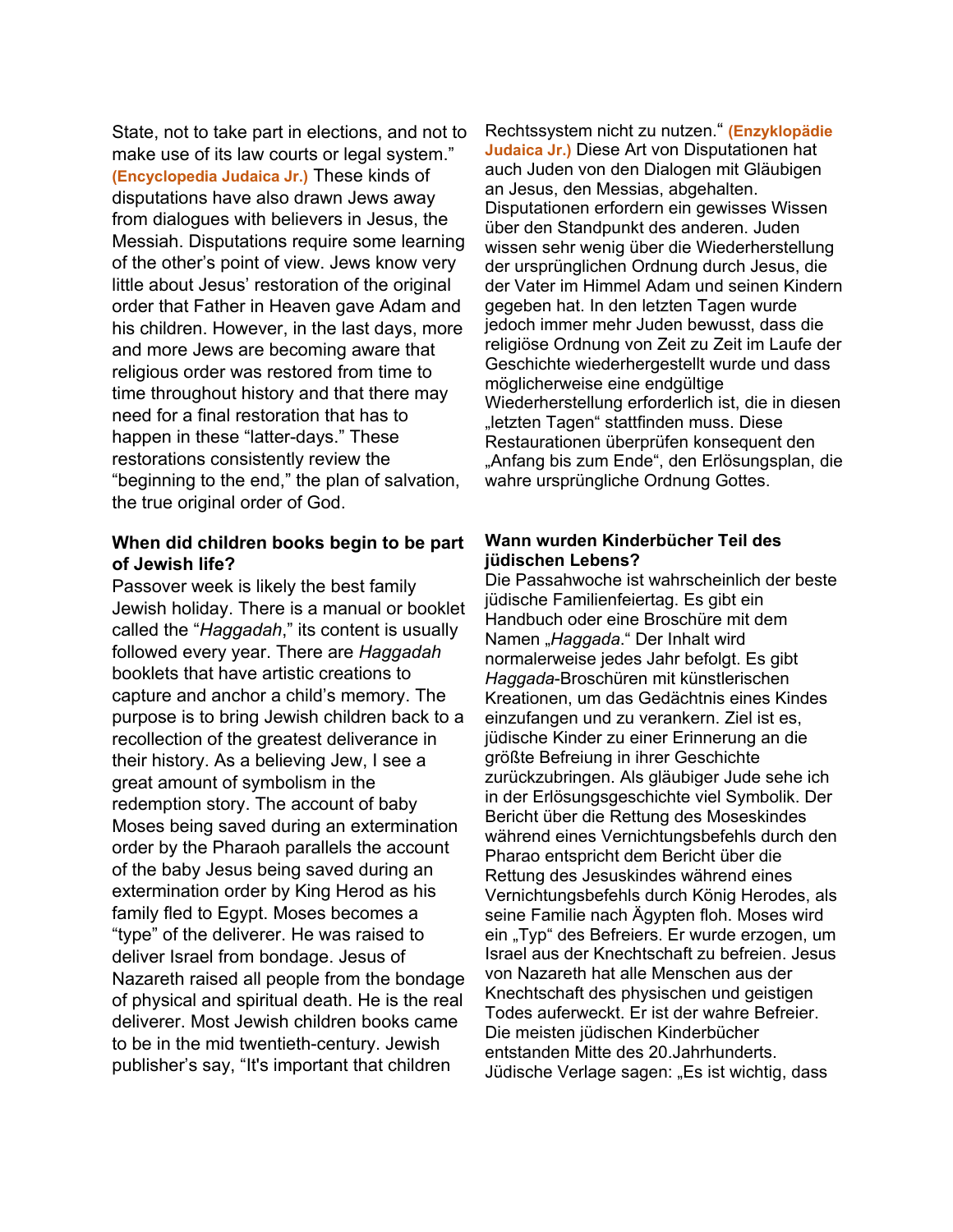have access to stories that contain Jewish characters and explore Jewish issues, to help them grow up to be understanding and compassionate towards people of all cultures and faiths. From picture books to graphic novels, we've found books that deal with a variety of Jewish experiences, from forming friendships to fighting injustice." **(https://www.goodhousekeeping.com/uk/ lifestyle/ editors-choice-book-reviews/ g33573398/books-children-jewish-cultureantisemitism)** Anne Frank's Diary is likely the most famous of children Holocaust literature. Anne kept her diary as her family hid from Nazis in Amsterdam. Tragically, She was captured in 1944 and died in 1945, Her legacy lives on in her diary; read by older children world-wide.

#### **How important are the poor in my life?**

"Nowadays many (Jewish) communities integrate all their charitable endeavors into one central agency. In the State of Israel the needs of the poor are looked after by the Ministry of Welfare, which is a government agency. However, a great deal of private, non-governmental charity work still goes on." **(Encyclopedia Judaica Jr.)** In modern times, to the Jews, the principle of tithing has been modified to reflect the charity and alms given. It is a general Jewish understanding that three percent of one's income should be used for charitable purposes. I have found a few who prefer the tithing amount to be ten percent. In the Islamic religion, charity is one of the basic five pillars or tenants of faith. The charitable contribution is generally considered to be two percent.

#### **Where will the next Temple be?**

In previous supplemental information, we have discussed how a desire for a Temple is a central inclusion of Jewish prayers –

Kinder Zugang zu Geschichten haben, die jüdische Schriftzeichen enthalten und sich mit jüdischen Themen befassen, damit sie Menschen aller Kulturen und Glaubensrichtungen gegenüber verständnisvoll und mitfühlend werden können. Von Bilderbüchern bis hin zu Graphic Novels haben wir Bücher gefunden, die sich mit einer Vielzahl jüdischer Erfahrungen befassen, von Freundschaften bis zur Bekämpfung von Ungerechtigkeiten." **(https://www.goodhouse keeping. com/uk/lifestyle/ editors-choice-bookreviews / g33573398 / books-kinder-jüdische-kulturantisemitismus)** Anne Franks Tagebuch ist wahrscheinlich die berühmteste Holocaust-Literatur für Kinder. Anne führte ihr Tagebuch, als sich ihre Familie vor den Nazis in Amsterdam versteckte. Tragischerweise wurde sie 1944 gefangen genommen und starb 1945, ihr Erbe lebt in ihrem Tagebuch weiter; weltweit von älteren Kindern gelesen.

#### **Wie wichtig sind die Armen in meinem Leben?**

"Heutzutage integrieren viele (jüdische) Gemeinden alle ihre gemeinnützigen Bemühungen in einer zentralen Agentur. Im Staat Israel kümmert sich das Wohlfahrtsministerium, eine Regierungsbehörde, um die Bedürfnisse der Armen. Es wird jedoch noch viel private, nichtstaatliche Wohltätigkeitsarbeit geleistet." **(Enzyklopädie Judaica Jr.)** In der Neuzeit wurde für die Juden das Prinzip des Zehnten geändert, um die Nächstenliebe und die Almosen widerzuspiegeln. Es ist ein allgemeines jüdisches Verständnis, dass drei Prozent des eigenen Einkommens für wohltätige Zwecke verwendet werden sollten. Ich habe einige gefunden, die es vorziehen, dass der Zehnte zehn Prozent beträgt. In der islamischen Religion ist Nächstenliebe eine der fünf Grundpfeiler oder Mieter des Glaubens. Der gemeinnützige Beitrag wird in der Regel mit zwei Prozent veranschlagt.

#### **Wo wird der nächste Tempel sein?**

In früheren ergänzenden Informationen haben wir diskutiert, wie der Wunsch nach einem Tempel eine zentrale Einbeziehung jüdischer